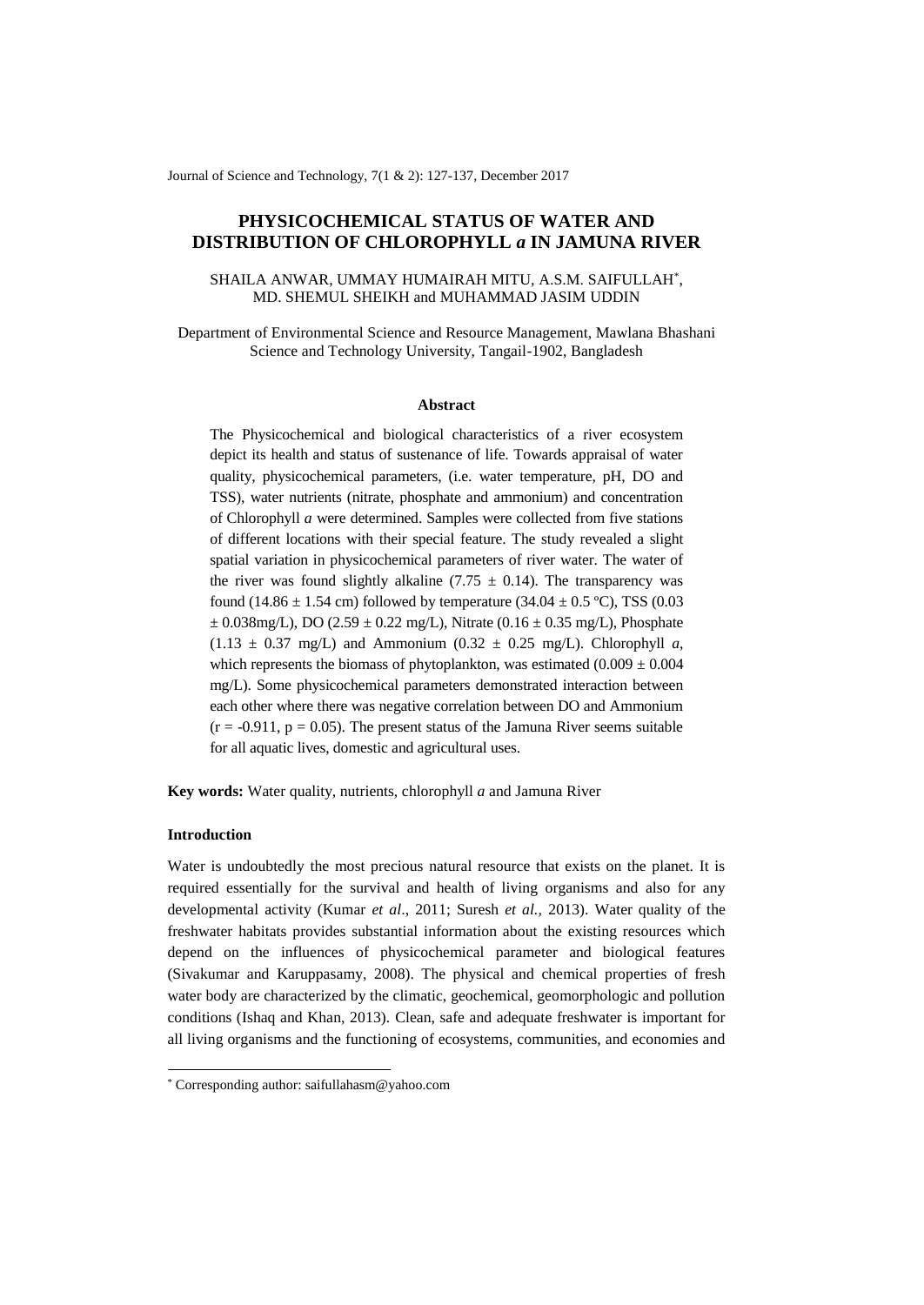the quality of the world's water is increasingly threatened as human populations grow, industrial and agricultural activities expand, and as climate change threatens to cause major alterations of the dydrological cycle. The degradation threatens the health of people and ecosystems, reduces the quality of availability of safe drinking water and other uses, and limits economic productivity and development opportunities.

The term "water quality" is used here to express the suitability of water to sustain various uses or processes. Any particular use will have certain requirements for the physical, chemical or biological characteristics of water; for example, limits on the concentrations of toxic substances for drinking water use or restrictions on temperature and pH ranges for water supporting invertebrate communities. Consequently, water quality can be defined by a range of variables which limit water use. Although many uses have some common requirements for certain variables, each use will have its own demands and influences on water quality (Meybeck *et al.*, 1989).

The environmental quality is greatly focused on water because of its importance in maintaining the human health and health of the ecosystem. Various kinds of pollutants and nutrients flowing through the agency sewage, industrial effluents, agricultural runoff etc. into the water bodies bring about a series of changes in the physicochemical characteristics of water, which have been the subject of several investigations (Maheshwari *et al.,* 2011).

This water is also important for irrigation purposes. Contamination of these industrial and sewerage waste deteriorates the water quality parameters such as pH, DO, NH4 etc. and alters natural processes and natural resource communities. Due to having no central ETP plants or lowering of unit individual ETP plants, pollution concentration is increasing hazardously and threats for environment is also increasing day by day. Though there were some research work done previously on this study area by Rahman *et al.* (2010) but regular monitoring of those parameters are necessary for estimating the up-to-date level of pollution by which we can be aware of the threats and the problems.

In this study, existing water quality parameters are emphasized for aquatic organisms including fishes in the Jamuna River. The investigated water parameters are compared with relevant standard levels to know the present status of the water quality of the river. The present study is looking at the following specific objectives in order to achieve the broader goals mentioned above. The objectives of the study were to observe the physicochemical characteristics including water nutrients of Jamuna River and to determine chlorophyll *a* content in the water of the river.

#### **Materials and Methods**

The study area included downstream of Jamuna River were divided into 5 stations namely, Hard Point (St-1: 24°28.728N to 89°42.753E), Matishaheber Ghat (St-2: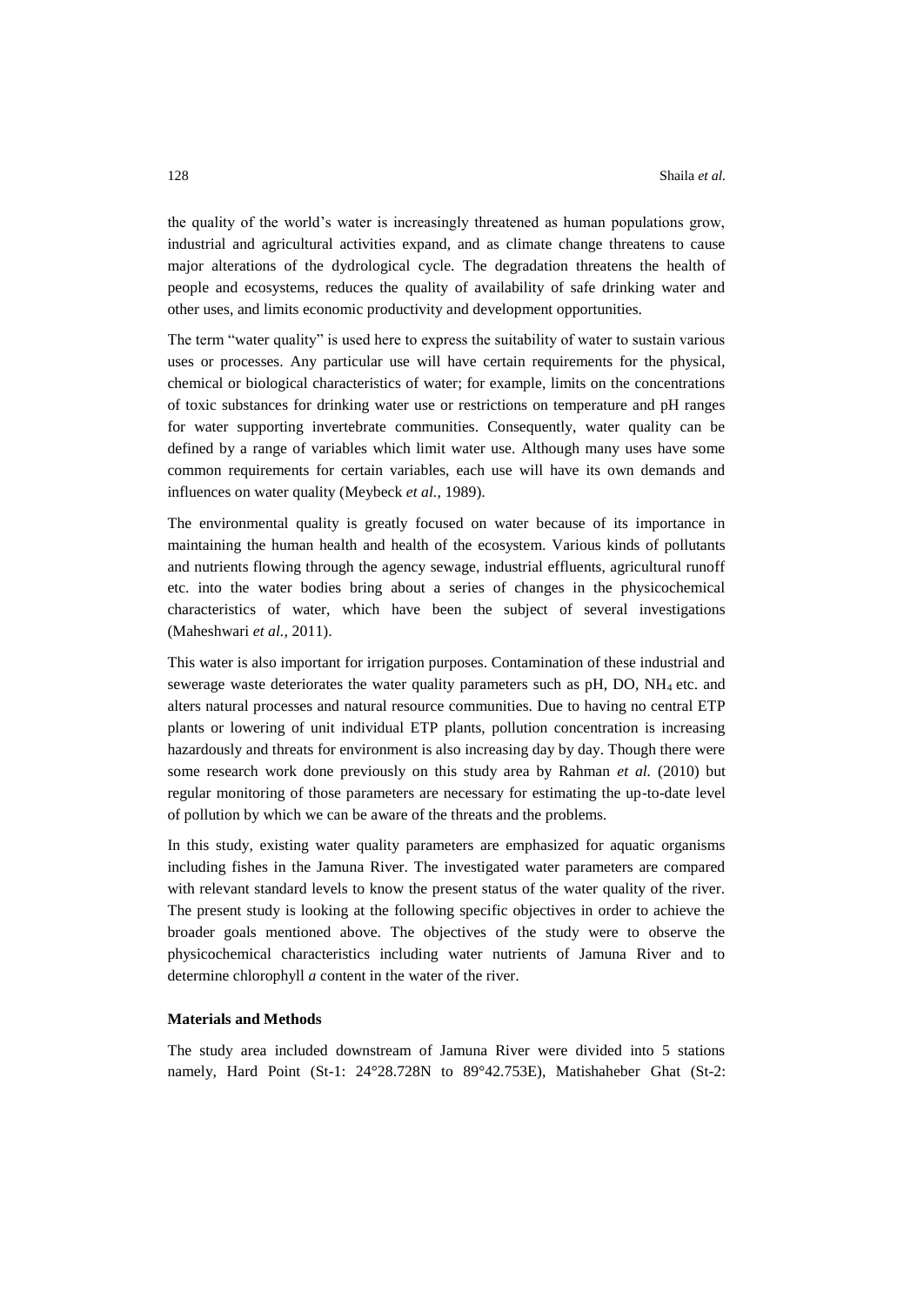24°27.53N to 89°43.266E), Kata Wabda (St-3: 24°26.92N to 89°42.969E), Belutia (St-4: 24°24.895N to 89°44.702E) and Bangabandhu Bridge (St-5: 24°23.816N to 89°43.897E). Distance between each station was about 2 km. Water sample was collected in triplicate in pre-washed polyethylene bottle from five sampling stations from downstream of Jamuna River. Samples were kept in ice box and were transferred to the laboratory of Environmental Science and Resource Management Department, Mawlana Bhashani Science and Technology University for analysis.



**Fig. 1.** Map of the study area and the location of different sampling stations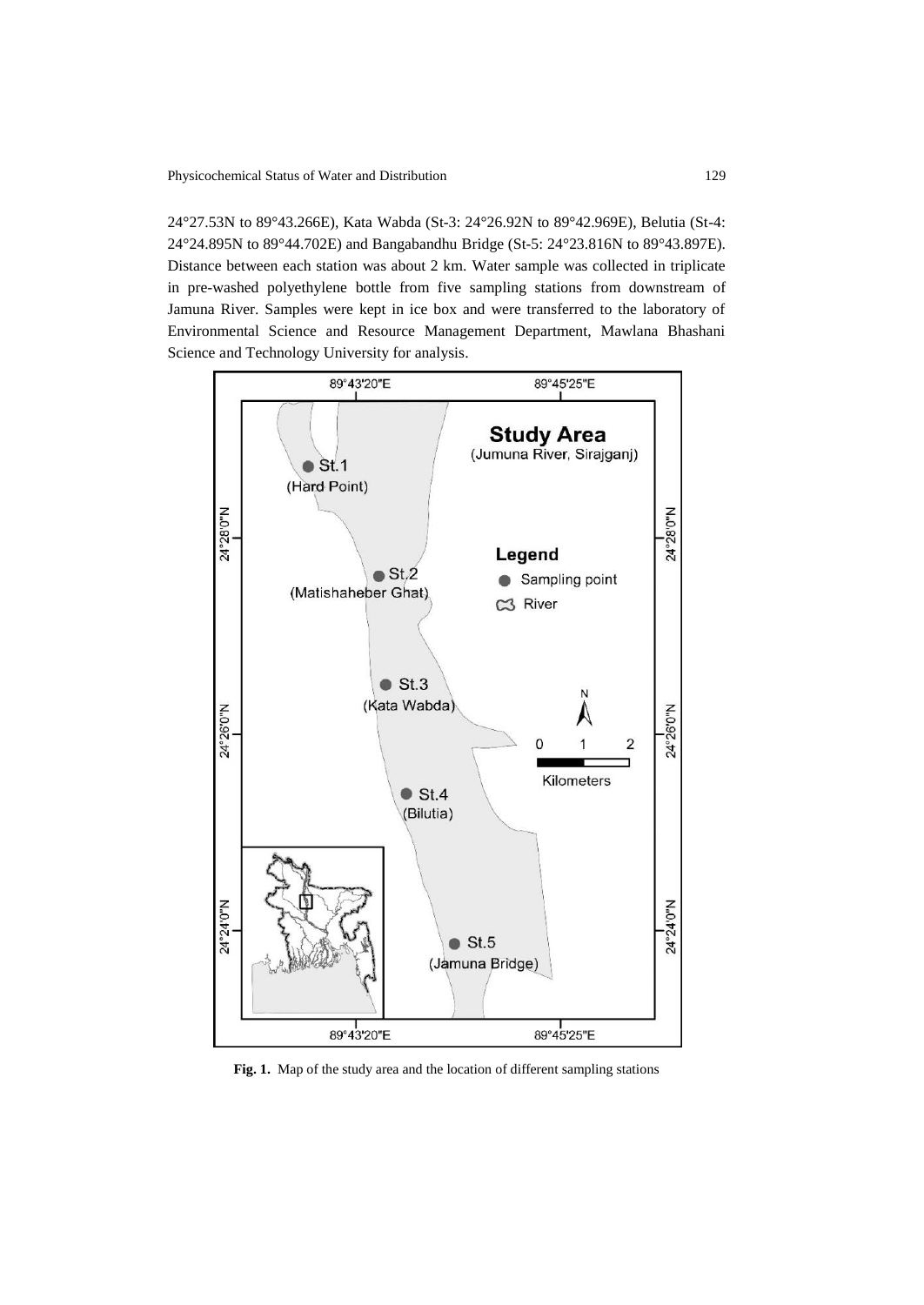The water quality parameters such as surface water temperature and pH were determined using the digital thermometer (Model: SH-113V1) and digital pH meter (Model: Adwa Ad 1000) respectively. Buffer solution containing pH 7.0 was used to calibrate the digital pH meter. Transparency, Electric conductivity (EC) and Total dissolved solids (TDS) were determined by Secchi Disc method, EC meter (Model: HM digital, Germany) and digital TDS meter (Model: HM digital Germany) respectively. Dissolved nutrients in water were determined for the purpose of relating those to chlorophyll *a* abundance as well as to characterize the water quality. The water samples were filtered using Millipore filtering system (MFS) and analyzed for dissolved inorganic phosphate, nitrate and ammonium following the methods described by Parsons *et al.*1984; Kitamura *et al.* 1982and Weather burn, 1967 respectively. Chlorophyll *a* content of water was estimated following Coombs and Hall's (1982) method. The experimental data were analyzed using Microsoft Excel and Pearson correlation (two tails) was conducted using SPSS. The Arc GIS (Version 10.3) was used to map the spatial distribution of physicochemical and chlorophyll-a of the study area.

#### **Results and Discussion**

#### *Physicochemical parameters*

The surface water temperature ranged between 32.6°C to 36.5°C with mean 34.6  $\pm$ 0.38°C in the month of September. The maximum and minimum water temperature were found 35.9  $\pm$  0.68°C and 32.7  $\pm$  0.36°C at near Jamuna bridge (St-5) during the afternoon and at hard point (St-1) respectively (Fig. 2.a). The temperature of Jamuna River was found quite higher than that of the standard level. The higher water temperature could be influenced by the high air temperature of the following day. Generally, with increasing water temperature, the solubility of oxygen is reduced causing deoxygenating (Swingle, 1967) which is also evident from negative correlation between water temperature and dissolved oxygen ( $r = -0.897$ ,  $p < 0.01$ ) (Table 1). However, a positive correlation was found between surface water temperature and the atmospheric temperature ( $r = 0.999$ ; p < 0.01) (Table 1).

The observed pH values of five sampling stations in Jamuna River were within the range of 7.45 to 7.79, which is slightly alkaline. The highest pH (7.60  $\pm$  0.17) was found atSt-3 and the lowest pH (7.27  $\pm$  0.22) was found at St-5 (Fig. 2.b). The slight alkalinity of water could be due to soil pH or for domestic and agricultural wastes disposed in the bank of the river. The value of pH is greatly influenced by the presence of carbon-dioxide, carbonates, bicarbonates and acid rain. Excessive pH is harmful for aquatic life like fish, plants and microorganisms (Huq and Alam, 2005). Most of the water bodies have pH within the range of 6.5 to 8.5 (Das, 1997) which denotes that the water pH of Jamuna River is within the limit.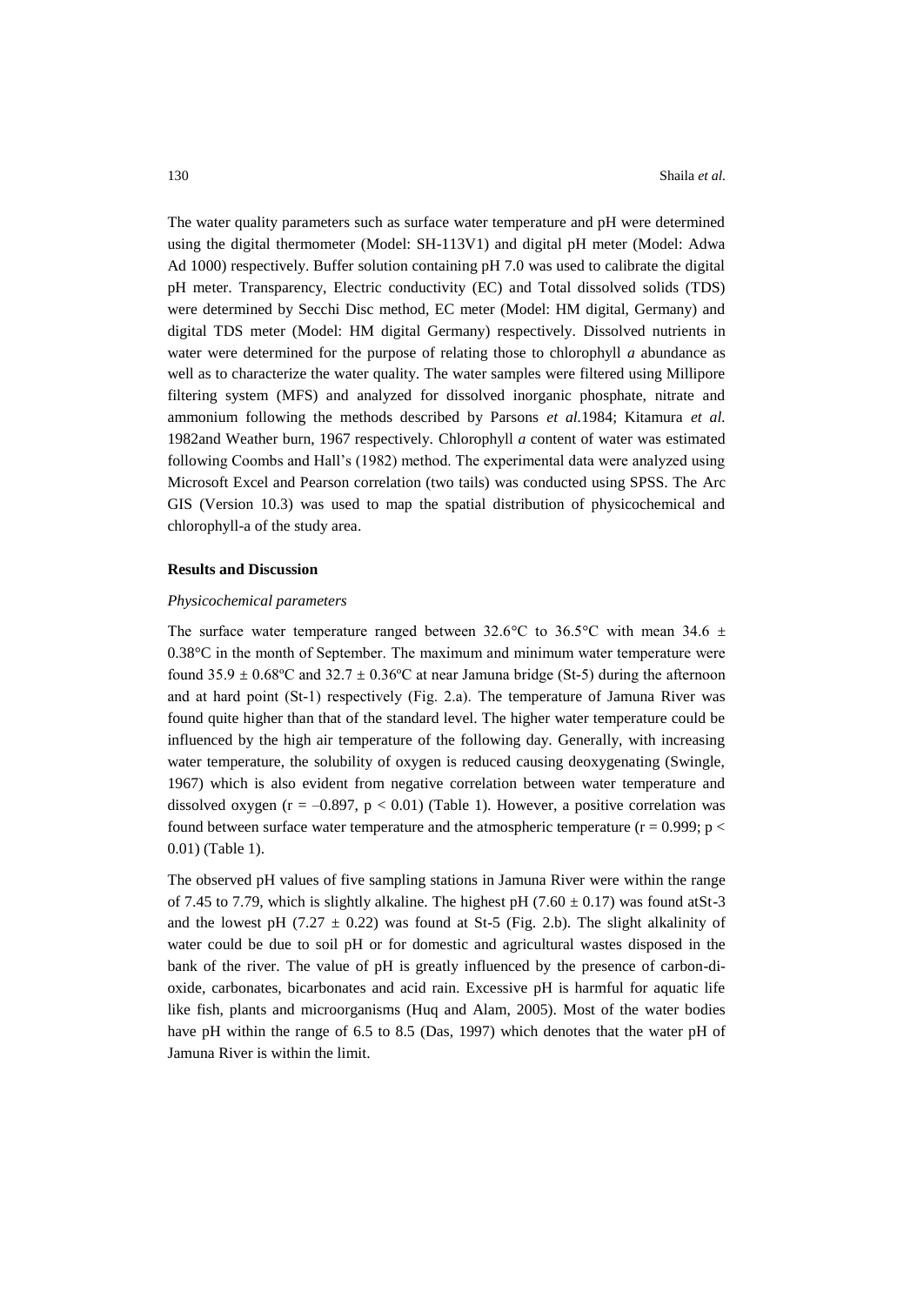**Table 1. Correlation coefficient among major water parameters of the Jamuna River**

| Parameter       |            |            |              |              |            |                  |                 |                     |                 |       |
|-----------------|------------|------------|--------------|--------------|------------|------------------|-----------------|---------------------|-----------------|-------|
|                 | AT         | WT         | <b>Trans</b> | <b>TSS</b>   | pН         | DO               | NO <sub>3</sub> | $NH_4$ <sup>+</sup> | PO <sub>4</sub> | Chl a |
| AT              | 1          |            |              |              |            |                  |                 |                     |                 |       |
| <b>WT</b>       | $0.999**$  | 1          |              |              |            |                  |                 |                     |                 |       |
| <b>Trans</b>    | $-0.962**$ | $-0.966$   | 1            |              |            |                  |                 |                     |                 |       |
| <b>TSS</b>      | 0.305      | 0.309      | $-0.429$     | $\mathbf{1}$ |            |                  |                 |                     |                 |       |
| pH              | $0.711**$  | $0.691*$   | $-0.731*$    | 0.146        | 1          |                  |                 |                     |                 |       |
| DO              | $-0.885**$ | $-0.897**$ | $0.929**$    | $-0.476$     | $-0.609$ 1 |                  |                 |                     |                 |       |
| NO <sub>3</sub> | 0.262      | 0.277      | $-0.312$     | $-0.024$     |            | $-0.050 - 0.432$ | -1              |                     |                 |       |
| $NH4+$          | 0.383      | 0.391      | $-0.447$     | $0.739*$     |            | $-0.020 -0.428$  | 0.326           | -1                  |                 |       |
| PO <sub>4</sub> | $0.953**$  | $0.959**$  | $-0.902**$   | 0.230        | 0.618      | $-0.840**$       | 0.255           | 0.408               | - 1             |       |
| Chl a           | $-0.848**$ | $-0.859**$ | $0.919**$    | $-0.285$     | $-630$     | $0.820**$        | $-0.467$        | $-0.437$            | $-0.836$        | - 1   |

 $AT =$  Atmospheric temperature; WT = Water temperature; Trans = Transparency; TSS = Total Suspended Solids; NO<sub>3</sub> = Nitrate; NH<sub>4</sub><sup>+</sup> = Ammonium; PO<sub>4</sub><sup>-</sup> = Phosphate; Chl *a* = Chlorophyll *a* \* Correlation is significant at 0.01 level (2-tailed)

\*\* Correlation is significant at 0.05 level

The water transparency of five stations of Jamuna River were found between 12.3 to 16.0 cm. Comparing all the values of transparency, the maximum and minimum were found  $16.0 \pm 0.15$  cm and  $12.5 \pm 0.05$  cm at St-3 and St-2 respectively (Figure 2.c). Transparency or light penetration of water depends on the intensity of sunlight, suspended solid particles, turbid water received from catchment area and density of planktons (De, 2007). Water transparency between 20 to 40 cm is acceptable for fish culture and indicates optimal plankton production. Other study depicts that the transparency of the fresh water is ranging from 35 to 45 cm is suitable for aquatic environment (Saifullah *et al.,* 2016).

Dissolved Oxygen (DO) in the study area ranged from 2.26 to 2.86mg/L with the highest  $(2.76 \pm 0.11 \text{ mg/L})$  at St-4 and the lowest  $(0.24 \pm 0.10 \text{ mg/L})$  at S<sup>-2</sup> (Fig. 2.d). According to Bhatnagar and Singh (2010) and Bhatnagar *et al.* (2004), DO level > 5ppm is essential to support good fish production. Oxygen depletion in water leads to poor feeding of fish, starvation, reduced growth and more fish mortality, either directly or indirectly (Bhatnagar and Garg, 2000). Dissolved Oxygen in the study area revealed lesser than the prescribed value (Table 2) which could hinder the growth and sustenance of fishes in the river. The principal source of oxygen in water is atmospheric air and photosynthetic planktons. Obtaining sufficient oxygen is a greater problem for aquatic organisms than terrestrial ones, due to low solubility of oxygen in water. The solubility decreases with factors like — increase in temperature, increase in salinity, low atmospheric pressure, high humidity, high concentration of submerged plants, phytoplankton blooms.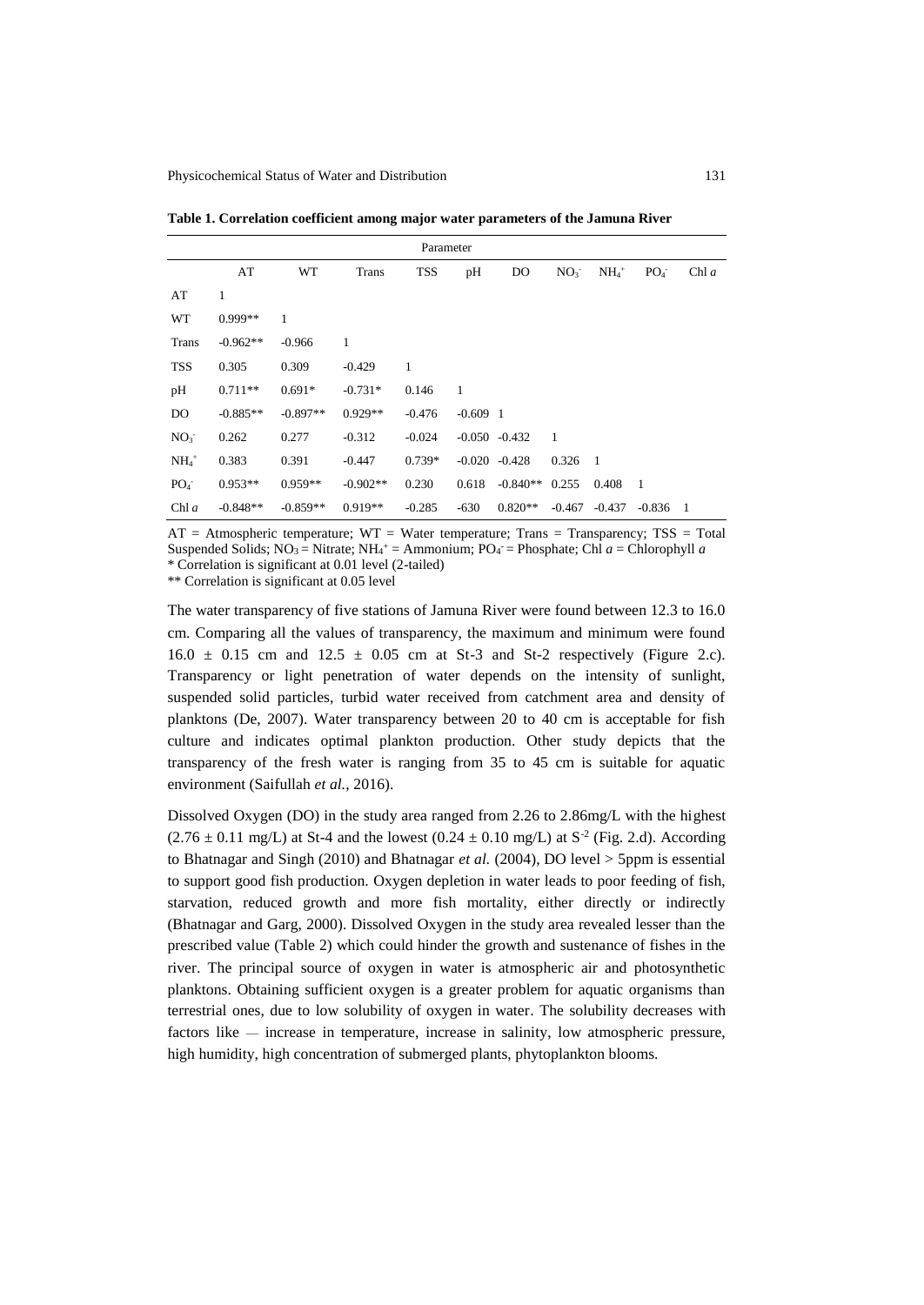| Parameter         | Sampling station          | $Mean \pm SD$    | Standard value          |
|-------------------|---------------------------|------------------|-------------------------|
| Temperature       | Hard point (St 1)         | $32.7 \pm .36$   | 20-30 (EQS, 1997)       |
| (C)               | Matishaheberghat (St 2)   | $33.3 \pm .11$   |                         |
|                   | Kata wabda (St 3)         | $34.8 \pm .64$   |                         |
|                   | Bilutia (St 4)            | $33.5 \pm 1.1$   |                         |
|                   | Bangabandhu bridge (St 5) | $35.9 \pm .68$   |                         |
| pH                | Hard point (St 1)         | $7.45 \pm .29$   | $6.5 - 8.5$ (Das, 1997) |
|                   | Matishaheberghat (St 2)   | $7.47 \pm .16$   |                         |
|                   | Kata wabda (St 3)         | $7.60 \pm .17$   |                         |
|                   | Bilutia (St 4)            | $7.34\pm.29$     |                         |
|                   | Bangabandhu bridge (St 5) | $7.27 \pm .22$   |                         |
| TSS(mg/L)         | Hard point (St 1)         | $0.03 \pm .01$   | $5.0$ (De, 2007)        |
|                   | Matishaheberghat (St 2)   | $0.06 \pm .01$   |                         |
|                   | Kata wabda (St 3)         | $0.02 \pm .006$  |                         |
|                   | Bilutia (St 4)            | $0.02 \pm .01$   |                         |
|                   | Bangabandhu bridge (St 5) | $0.02 \pm .11$   |                         |
| DO(mg/L)          | Hard point (St 1)         | $2.63 \pm .23$   | 5(EQS, 1997)            |
|                   | Matishaheberghat (St 2)   | $2.4 \pm .10$    |                         |
|                   | Kata wabda (St 3)         | $2.56 \pm .30$   |                         |
|                   | Bilutia (St 4)            | $2.76 \pm .11$   |                         |
|                   | Bangabandhu bridge (St 5) | $2.6 \pm .34$    |                         |
| Transparency      | Hard point (St 1)         | $15.7 \pm .7$    | 35-45 (Hossain et.      |
| (cm)              | Matishaheberghat (St 2)   | $12.3 \pm .05$   | al., 2011)              |
|                   | Kata wabda (St 3)         | $16.0 \pm .15$   |                         |
|                   | Bilutia (St 4)            | $14.1 \pm .53$   |                         |
|                   | Bangabandhu bridge (St 5) | $14.7 \pm .45$   |                         |
| $Chl-a$           | Hard point (St 1)         | $0.009 \pm .001$ | $0.24 - 3.00$           |
| (mg/L)            | Matishaheberghat (St 2)   | $0.014 \pm .004$ | (Rahaman et al.         |
|                   | Kata wabda (St 3)         | $0.0117 \pm .02$ | 2013)                   |
|                   | Bilutia (St 4)            | $0.003 \pm .003$ |                         |
|                   | Bangabandhu bridge (St 5) | $0.007 \pm .001$ |                         |
| NO <sub>3</sub>   | Hard point (St 1)         | $0.118 \pm .002$ |                         |
| (mg/L)            | Matishaheberghat (St 2)   | $0.137 \pm .87$  |                         |
|                   | Kata wabda (St 3)         | $0.164 \pm 0.41$ | $0.1$ (De, 2007)        |
|                   | Bilutia (St 4)            | $0.186 \pm 0.41$ |                         |
|                   | Bangabandhu bridge (St 5) | $0.182\pm.06$    |                         |
| PO <sub>4</sub>   | Hard point (St 1)         | $0.87 \pm 0.06$  |                         |
| (mg/L)            | Matishaheberghat (St 2)   | $0.94 \pm 0.19$  | $0.1$ (De, 2007)        |
|                   | Kata wabda (St 3)         | $1.68 \pm 0.87$  |                         |
|                   | Bilutia (St 4)            | $0.96 \pm 0.09$  |                         |
|                   | Bangabandhu bridge (St 5) | $1.23 \pm 0.60$  |                         |
| $\mathrm{NH_4}^+$ | Hard point (St 1)         | $0.22 \pm 0.35$  |                         |
| (mg/L)            | Matishaheberghat (St 2)   | $0.50 \pm 0.39$  | $0.5$ (De, 2007)        |
|                   | Kata wabda (St 3)         | $0.40 \pm 0.34$  |                         |
|                   | Bilutia (St 4)            | $0.31\pm0.14$    |                         |
|                   | Bangabandhu bridge (St 5) | $0.16 \pm 0.02$  |                         |
|                   |                           |                  |                         |

**Table 2**. **Comparison of water quality parameter of the Jamuna River with standard values**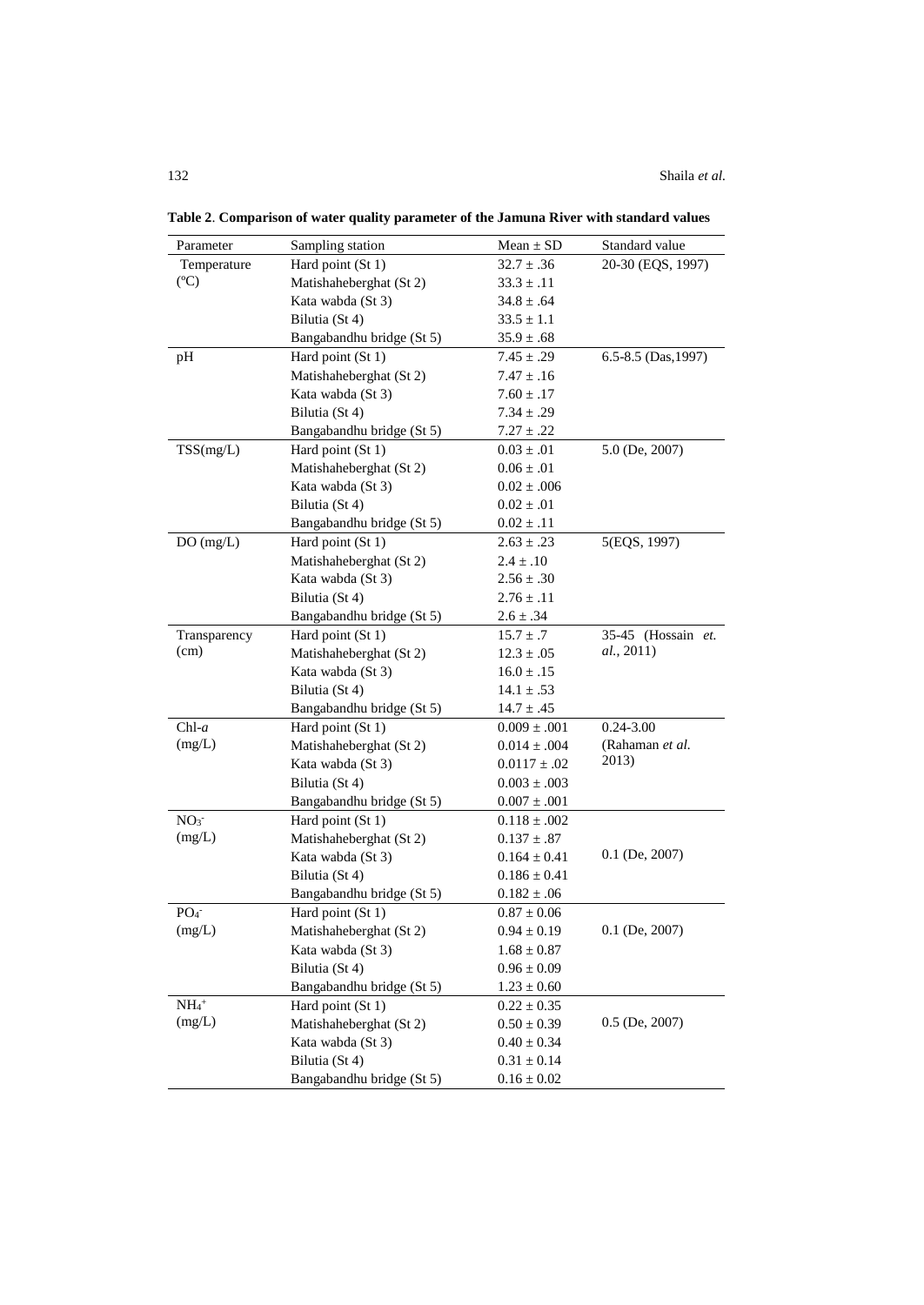Total Suspended Solids (TSS) values were found between 0.02 mg/L to 0.06 mg/L. The highest value (0.06  $\pm$  0.01mg/L) was found at St-2 and the lowest value (0.02  $\pm$ 0.11mg/L) at St-5 (Fig. 2.e). The standard value of total suspended solids is 5 mg/L (De, 2007; DoE, 2007) (Table 2).

# *Water nutrients*

Nitrate concentrations were found within the range  $0 - 0.186$  mg/L. The highest concentration (0.19  $\pm$  0.041 mg/L) was found at St-4 and the lowest (0.12  $\pm$  0.003 mg/L) was found at St-1 (Fig. 3.a). According to Bhatnagar *et al.* (2004), concentration of nitrate  $0.02$ -1.0 ppm is lethal to many fish species,  $> 1.0$  ppm is lethal for many warm water fishes and < 0.02 ppm is acceptable (OATA, 2008). Thus, the nitrate concentration in the present study was within the acceptable limit (Table 2). The higher amount of contamination from fertilizers, municipal wastewaters, feedlots, septic systems in water increase the concentration of Nitrate, it refers that the higher  $(NO<sub>2</sub>$  and  $NO<sub>3</sub>)$  the deviation the lower the quality of water for fish and other aquatic life and for common uses. The amount of nitrate could also be influenced by the growth of plankton (Qureshimatva *et al.,* 2015).



**Fig. 2(a-e).** Spatial distribution of physical parameters in different sampling stations in Jamuna River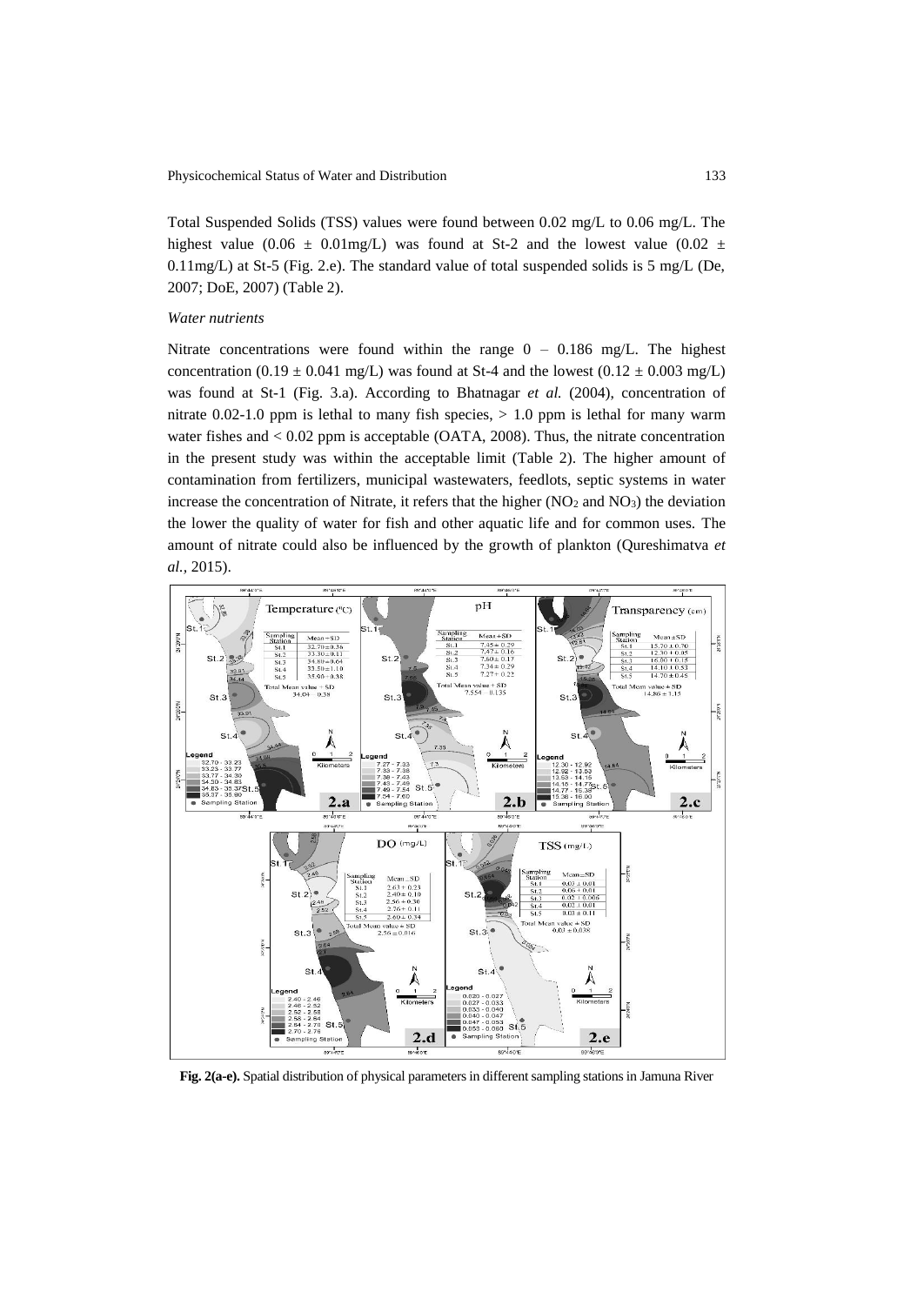

**Fig. 3 (a-c).** Spatial distribution of water nutrients in different stations in Jamuna River



**Fig. 4.** Spatial distribution of Chlorophyll *a* in different stations in Jamuna River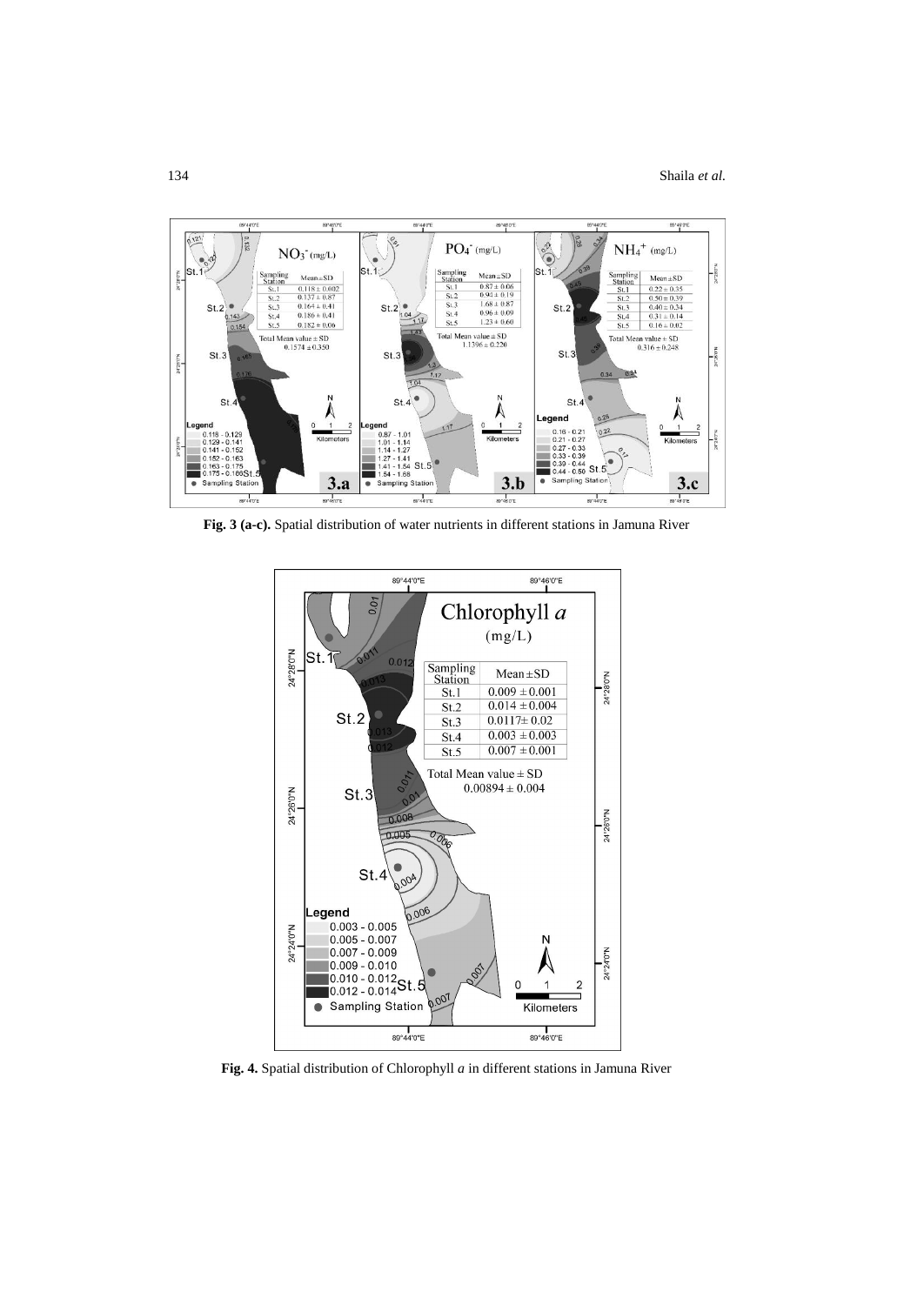Phosphate concentration was found 1.14 mg/L where the highest concentration (1.69  $\pm$ 0.37mg/L) was found in St-3 and the lowest  $(0.89 \pm 0.05 \text{mg/L})$  in St-1 (Fig. 3.b) while the standard value of phosphate in water is 0.1 ppm (De, 2007). According to Stone and Thomforde (2004), the phosphate level of 0.06 mg/ $L^{-1}$  is desirable for fish culture. Bhatnagar *et al.* (2004), suggested 0.05-0.07 ppm is optimum and productive; 1.0 ppm is good for plankton and shrimp production. Phosphorus in soil ( $P_2O_5$  per 100gm of soil) level below 3 might be considered indicative of poor production, between 3 and 6 of average production and ponds having available phosphorus above 6 are productive (Banerjea, 1967). According to Stone and Thomforde (2004) the phosphate level of 0.06 mg/L is desirable for fish. Phosphate is a liming factor in almost all water bodies because in water, it remains in a very small amount, in most cases less than 0.1 ppm. Almost all of the phosphorus present in water is in the form of phosphate  $(PO_4^-)$  and in surface water mainly present as bound to living or dead particulate matter and in the soil is found as insoluble  $Ca_3(P0_4)$  and adsorbed phosphates on colloids except under highly acid conditions (De, 2007). It is an essential plant nutrient as it is often in limited supply which stimulates plant (algae) growth and its role for increasing the aquatic productivity is well recognized.

Ammonium concentration was found 0.32 mg/L with its highest concentration (0.50  $\pm$ 0.14 mg/L) at St-2 and the lowest  $(0.16 \pm 0.02 \text{ mg/L})$  at St-5 (Fig. 3.c). Ammonium showed positive correlation with the TSS  $(r = 0.739, p = 0.01)$ . According to Swann (1997) and OATA (2008), the levels of Ammonium below 0.02 ppm were considered safe. The safe limit for ammonium is 0.5ppm (De, 2007) and present finding remains within the safe limit. Bhatnagar *et al.* (2004) suggested 0.01-0.5 ppm is desirable for shrimp;  $> 0.4$  ppm is lethal to many fishes and prawn species; 0.05-0.4 ppm has sublethal effect and < 0.05 ppm is safe for many tropical fish species and prawns.

### *Chlorophyll a distribution*

The highest content of Chlorophyll *a* was revealed at St-2 (0.014  $\pm$  0.004 mg/L) and the lowest  $(0.003 \pm 0.003$  mg/L) at St-4 (Fig. 4). Chlorophyll *a* showed significant positive correlation with water transparency ( $r = 0.919$ ;  $p > 0.05$ ) and DO ( $r = 0.820$ ;  $p > 0.05$ ) and negative correlation with both atmospheric temperature ( $r = -0.848$ ;  $p = 0.05$ ) and water temperature ( $r = -0.859$ ;  $p > 0.05$ ) (Table 1). The concentration of Chlorophyll *a* can act as an indicator of phytoplankton abundance in an aquatic ecosystem. One of the major objectives in analyzing photosynthetic pigments (Chlorophyll *a*) in limnology is the estimation of phytoplankton biomass and its photosynthetic capacity. It is natural for levels of chlorophyll *a* to fluctuate over different seasons (Saifullah *et al.,* 2016). It is also reported in other research that chlorophyll *a* concentration remains high during low-water discharges (Devercelli and Peruchet, 2008). In exploiting the fact that algae, like all plants, contain the pigment Chlorophyll *a*, one can measure its concentration in a water sample then calculate algal biomass using an average factor for the Chlorophyll *a*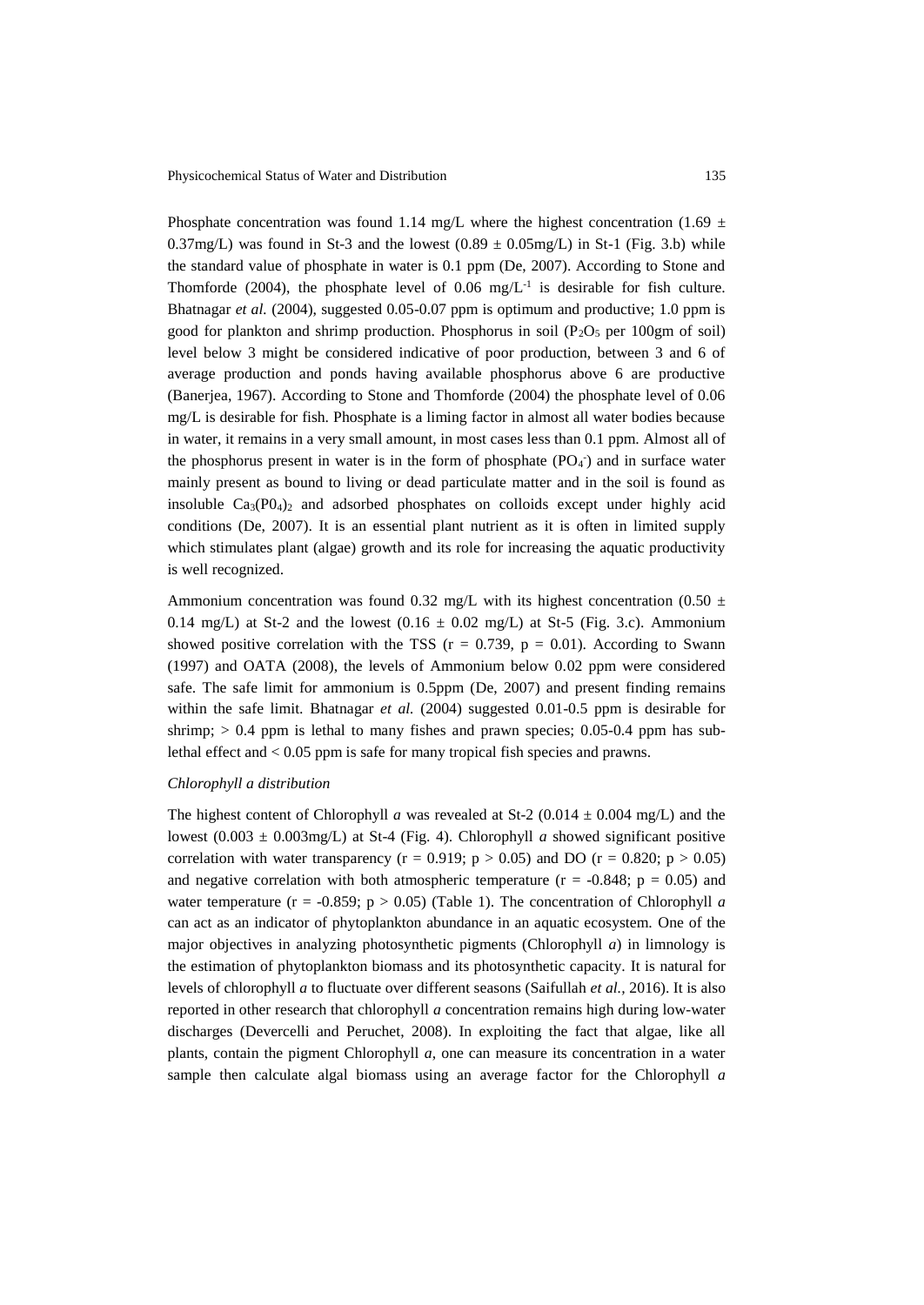concentration per cell: approximately 1 to 2% of dry weight in planktonic algae (APHA, 1995).

# **Conclusion**

The water quality of an aquatic body largely depends on the interactions of various physicochemical factors. Therefore, a study on some water parameters i.e. pH, TSS, DO; water nutrients like nitrate (NO<sub>3</sub><sup>-</sup>), phosphate (PO<sub>4</sub><sup>-</sup>), ammonium (NH<sub>4</sub><sup>+</sup>) and Chlorophyll *a* of Jamuna River was conducted. The revealed outcomes demonstrate that during the wet season, the river belongs more suitable condition for aquatic organisms than the dry season. In some case, Dissolved Oxygen (DO) in the water body was low which could be alarming. Similarly, during the sampling period the TDS also revealed high which could be the hindering factor for photosynthetic activity as well as primary productivity. The outcome of this study opens window for further intensive study on seasonal variability of water quality parameters and chlorophyll distribution of an aquatic ecosystem.

#### **Acknowledgements**

The authors are thankful to the Department of Environmental Science and Resource Management. Special gratitude to Dr. Asaduzzaman Sikder for his immense cooperation through providing laboratory facilities in the Department of Biochemistry and Molecular Biology at Mawlana Bhashani Science and Technology University. Thanks are due to Dr. Iqbal Bahar for helping in laboratory analyses. Thanks to Muktadir Rahman for cooperation in spatial analysis. This research was funded by the Ministry of Science and Technology, Government of the People's Republic of Bangladesh and we highly appreciate this support.

### **References**

- APHA (American Public Health Association). 2005. Standard methods for the examination of water and waste water, 19<sup>th</sup> Edition, Washington D.C.
- Banerjea, S. M. 1967. Water quality and soil condition of fishponds in some states of India in relation to fish production, *Indian Journal of Fisheries*, **14**: 115-144.
- Bhatnagar, A. and S.K. Garg. 2000. Causative factors of fish mortality in still water fish ponds under sub-tropical conditions. *Aquaculture*, **1**(2): 91-96.
- Bhatnagar, A., S.N. Jana, S.K. Garg, B.C. Patra, G. Singh and U.K. Barman. 2004. Water quality management in aquaculture, In: Course Manual of summer school on development of sustainable aquaculture technology in fresh and saline waters, CCS Haryana Agricultural, Hisar (India), 203- 210.
- Coombs, J. and D.O. Hall. 1982. Techniques in bio-productivity and photosynthesis Pergamon Press, England.
- Das, B. 1997. Fisheries and Fisheries Resources Management. Bangla Academy, Dhaka, Bangladesh, 153-155.
- De, A.K. 2007. Environmental Chemistry.7<sup>th</sup>edition. New Age Int. (p) Ltd. New Delhi, 169 170.